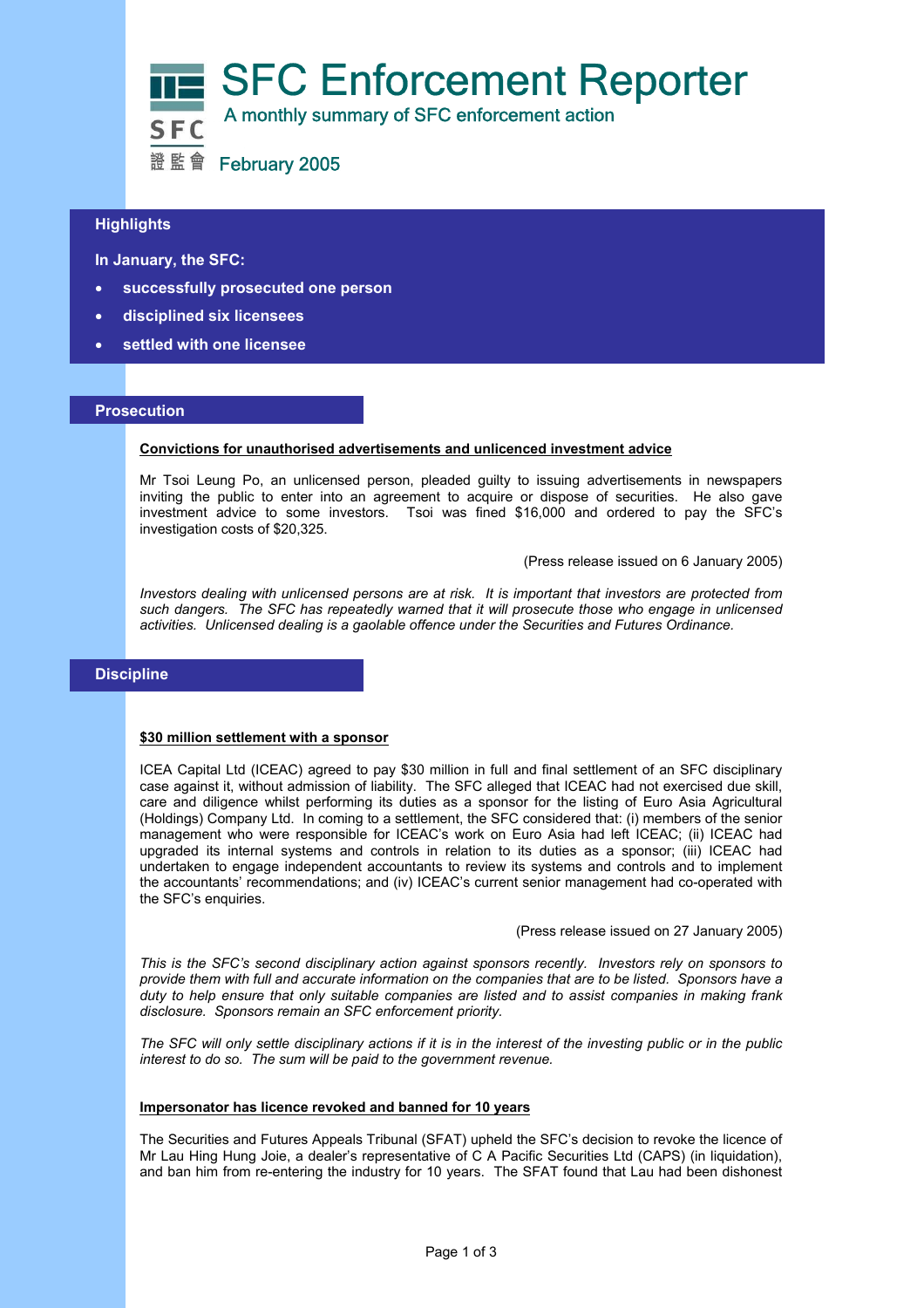**SFC Enforcement Reporter** 

# A monthly summary of SFC enforcement action

# 證監會 February 2005

and abused the trust of an investor. The investor, an old friend of Lau, complained that Lau had impersonated him to open an account with CAPS, using a copy of the complainant's identity card. Lau traded in the account resulting in substantial losses of over \$1 million. The liquidators of CAPS pursued the complainant to recover the debt and only then did Lau's actions come to light. In SFC interviews, Lau blatantly lied that he did not know the complainant, nor did he know about the account and the trading despite compelling evidence to the contrary.

(Press release issued on 28 January 2005)

*Investors should safeguard all personal data to avoid losses as a result of identity theft. The SFC will severely punish those who abuse their fiduciary duties. Honesty is a basic prerequisite of a licensed person as they are acting in a position of trust.* 

## **Suspension for facilitating unlicensed dealing**

Ms Lau Yin Ying Bonnie, a licensed representative of Berich Brokerage Ltd, was suspended by the SFC for three months for facilitating unlicensed dealing. The SFC discovered that, from May 2000 to September 2002, Lau had employed a friend, whom she knew was unlicensed, to assist her in receiving clients' orders, relaying the orders to the dealing room and confirming the execution of trades with clients. Considering Lau's very difficult personal circumstances, co-operation with the SFC's investigations, her frank admission and her genuine remorse, the SFC proposed to suspend Lau for four months, which was reduced by the SFAT to three months.

(Press release issued on 31 January 2005)

*Only licensed persons should handle clients' money. Companies should closely monitor their staff to ensure that unlicensed staff do not engage in regulated activities.* 

## **Suspension for improper trading activities and breaches of staff trading policy**

The SFC suspended Mr Chan Yuk Fu, a licensed representative of China Point Stock Brokers Ltd, for three months for improper trading activities and breaches of staff trading policy. An SFC inquiry revealed that Chan: (i) had input five consecutive single-board-lot ask orders for the shares of Tradeeasy Holdings Ltd within the last minute before market close on 17 October 2002 with an intention to push down the share price (ii) had traded through his wife's account with China Point without recording the arrangement properly or obtaining authorisation from China Point; (iii) was not clear about China Point's staff trading policy; and (iv) had not obtained subsequent endorsement from his supervisor for his transactions in his wife's account.

### (Press release issued on 27 January 2005)

*Licensed persons should know that placing a series of single-board-lot ask orders of successively lower prices may cause the closing price of the shares to fall. This may also give the market a false impression of the demand for the shares in question. Licensed persons should act fairly and in the best interest of the integrity of the market as set out in the* Code of Conduct for Persons Licensed by or Registered with the SFC*. Licensed persons should also strictly comply with their firms' staff dealing policies and order recording requirements.* 

### **Reprimands and suspension for breaches of investment restrictions**

The SFC reprimanded Bank Consortium Trust Company Ltd (BCT), the trustee of Bank Consortium Pooled Retirement Scheme, an authorised ORSO pooled retirement fund. In breach of the Scheme's investment restrictions applicable to its guaranteed portfolio, Asia Insurance (Pensions Fund) Ltd (Asia Insurance), which managed the guaranteed portfolio, caused the portfolio, without obtaining the required prior approval from BCT, to invest in unauthorised investments, and in September 2002 enter into certain related party transactions. BCT was unaware of the breaches until it was informed by Asia Insurance and the SFC. The unauthorised investments took place over a lengthy period, but they were undetected because of the poorly drafted compliance checklist which did not show that prior approval was necessary. BCT also relied on Asia Insurance to obtain the prior approval. In reaching its decision